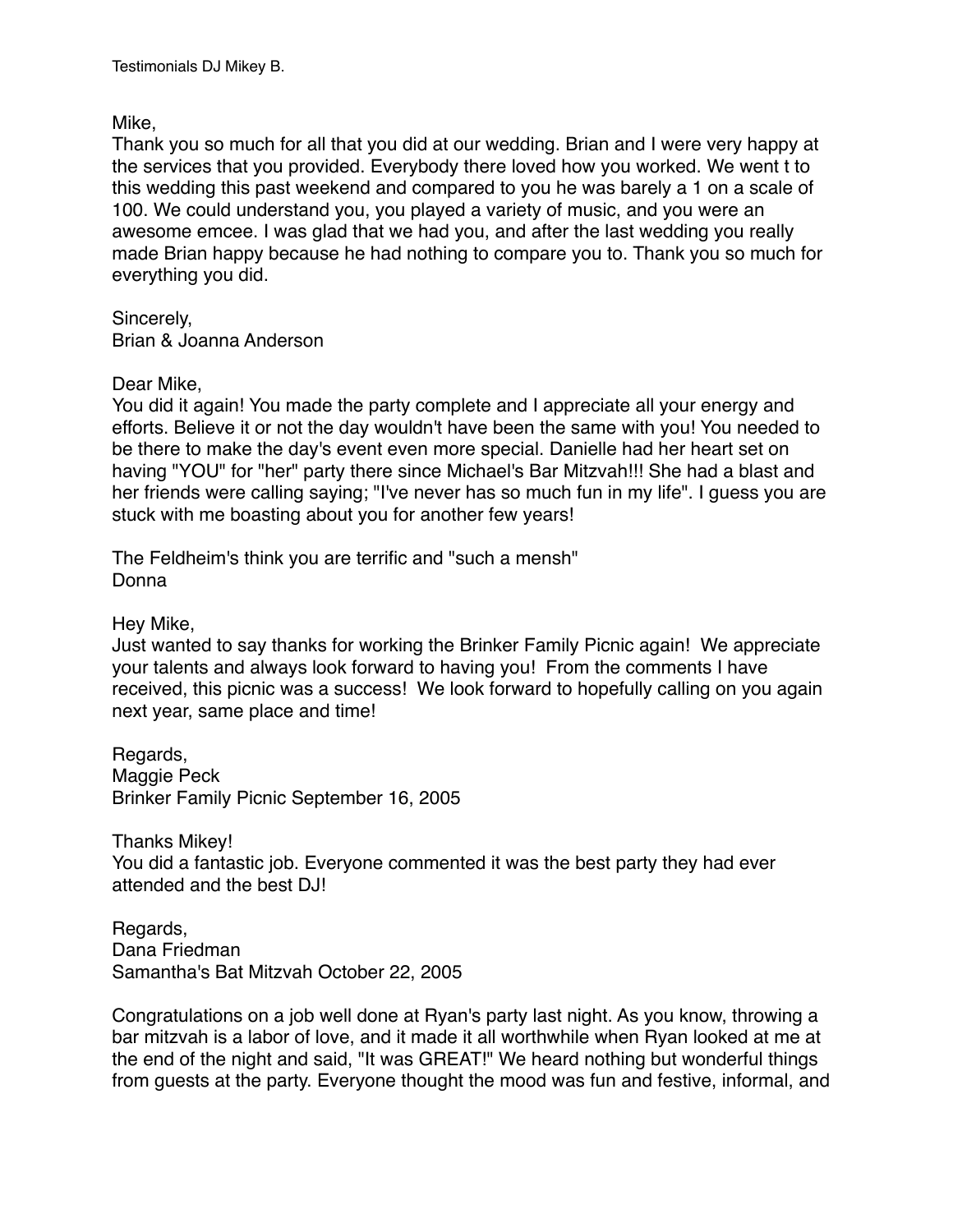centered on Ryan. That was just what we aimed for, and all of that was driven by your show. You were right on target.

We also had many compliments on the montage, which was creative and well-done.

Thank you and your crew for all your hard work. Can't wait to see the pictures!

Regards, Samara Kline April 22, 2006 Ryan's Bar Mitzvah

MIke,

My mother, who lives in Carrollton, recently forwarded an article that was published about your company in the Dallas Morning News JULY 12, 2006.

In June 2003, you were our DJ for our reception at the Tribute Golf Course in The Colony. To this day, when we travel from Houston to Carrollton to see family members, we have people say how much they enjoyed our reception. You had people that claimed they could not dance, dancing all night long. You quickly determined which types of songs would work best for the crowd. We just wanted to say thank you for making our reception the best! And I am glad Dallas Morning news printed that article about your business. We wish you much success in life.

Sincerely, Lewis and Carrie Boatner June 14, 2003

MIke,

Can't thank you enough - you are such a fabulous dj, and you had much to do with the fact that everybody had such a great time at our son's Bar Mitzvah party. Between the music, the games, the buttons and the video montage, we were thrilled with everything.

Shari Tobin Zach's Bar Mitzvah August 26, 2006

Mike,

A BIG THANK YOU to you too. So many people came up to us and asked about you. They thought your did a fantastic job. As soon as I have my daughter date, I will be calling you! Thanks for the extras your company did at the event.

Shari Tobin Bar Mitzvah January 20, 2007 event

Mike, Everyone thought that this was the party of the year!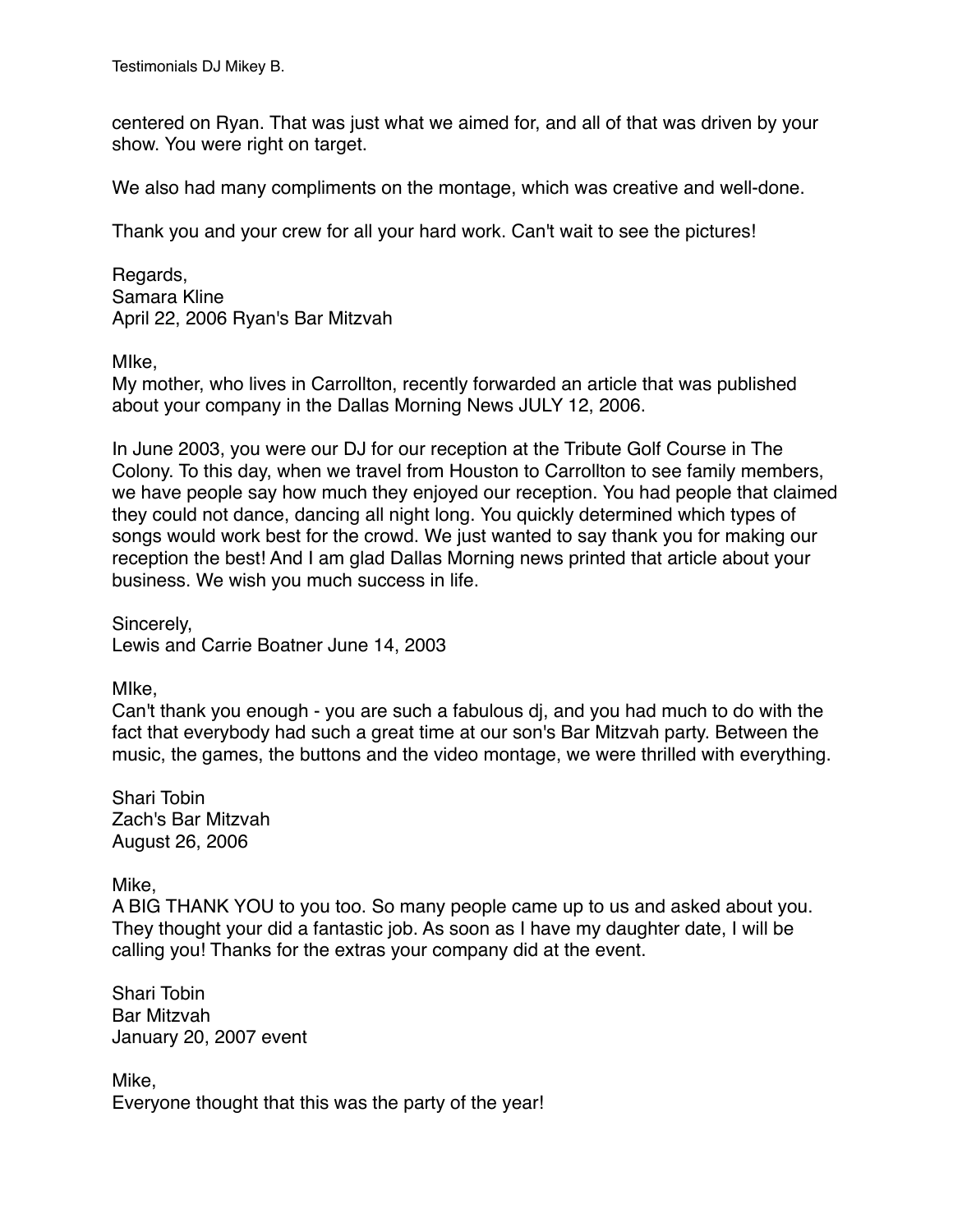Thanks for a great evening,

Barry Fenton Rachel's Bat Mitzvah Feb 3, 2007

Mikey:

I want to say a heartfelt "thank you" for doing such a great job at my kids' B'nai Mitzvah. As I mentioned to you, the primary thing of concern to Richard and Coco from the very beginning was THE DJ, and since they had no experience with you I'm confident that they had some anxiety. Well, no more. My children thought the the PHP party was "awsome", not the least because of how you kept things moving and your selection of songs. Many of my kids' friends (and some of the parents) reported that they thought this was the best party they had ever been to.

Anyway, I have been derilict in getting this note off to you, and I feel better now that I have done so.

Thanks, again. Richard A. Freling - DAD February 10, 2007 event

Mike,

You did a fabulous job and you and your dancer were a hit with the kids and adults. Everyone was happy (including my not-so-social son, Lane) and enjoyed rockin' on the floor and on the table. As soon as I get a date for my son's bar mitzvah - you're hired! It's five years away, so I hope you're still working in the biz! :)

Thank you!

Best, Meryl Evans Shelby's Bat Mitzvah February 24, 2007

## Mikey B,

YOU ARE FANTASTIC!!! You were such an important reason why our celebration was such a fantastic day for our daughter and our family (and friends!). Thank you for all of your considerate touches, including our middle daughter's birthday celebration, being patient with our cousin and his "force be with you" request, reading the crowd and providing just the right mix of games and dancing and joy and celebrating and fun. I loved the circle towards the end where everyone could speak to Zoë, and I just wish the day could have lasted forever, and that I could have been experiencing each moment, everywhere!